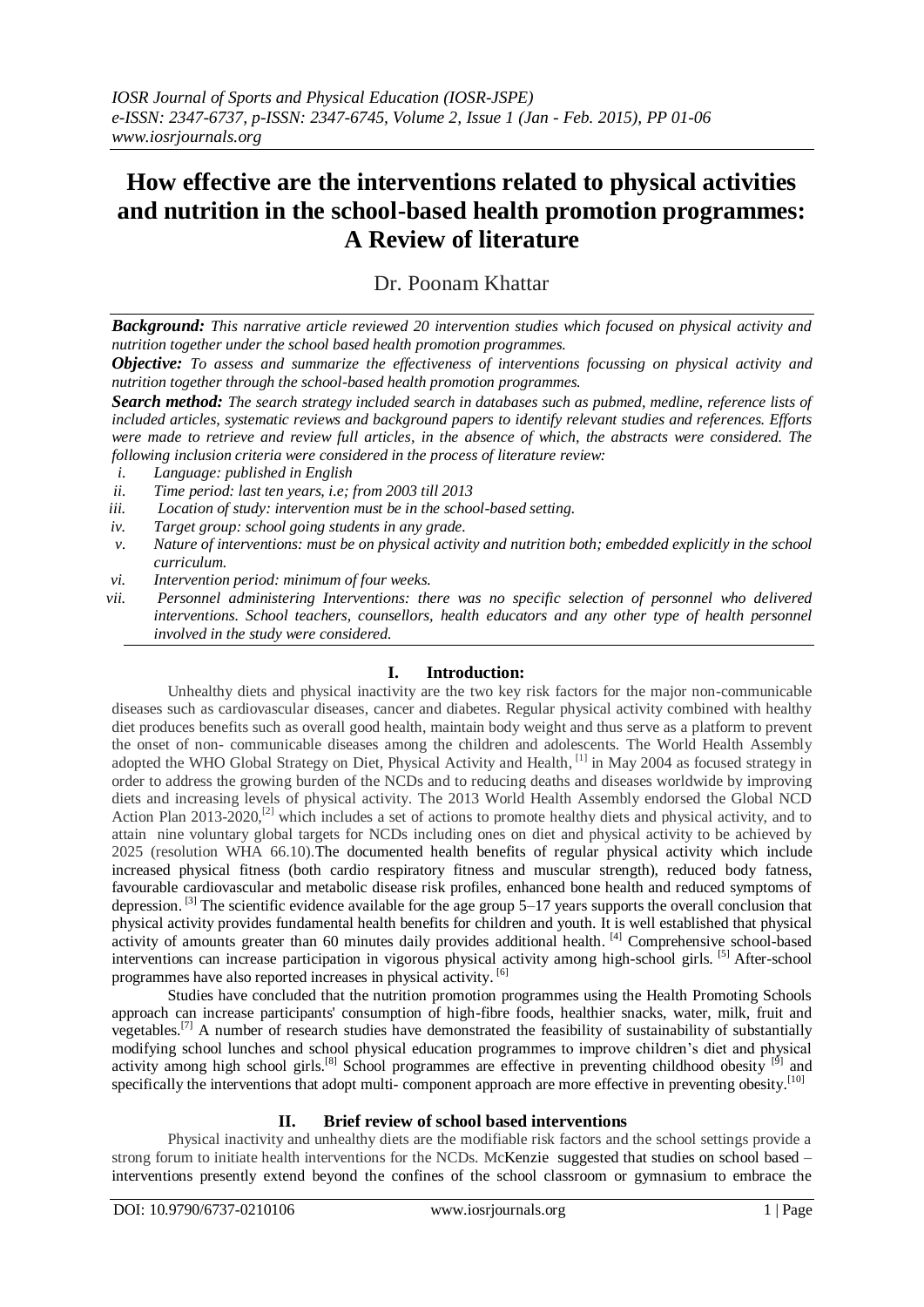broader school environment, including school policies, facilities, community linkages, and all campus activity programs, such as recess, intramurals, and club sports.<sup>[11]</sup> Many earlier related reviews had narrower focus.<sup>[12]</sup> These reviews related to school-based interventions focused on diverse aspects such as physical activity  $[11, 17]$ , nutrition<sup>[13, 14],</sup> obesity<sup>[9, 10, 11]</sup>), participatory health promotion<sup>[15]</sup> levels of academic achievements<sup>[16]</sup>, cardiovascular risks <sup>[18]</sup>, in isolation or collectively with other variables.

Results of several studies have stressed the need for intervention programmes aimed at increased consumption of fruits and vegetables, targeting proximal factors such as the family environment and distal factors by aiming at integrating other risk factors such as physical activity into health promotion among adolescents. <sup>[14]</sup> Brown 2006 highlights that as cited in the previous review of reviews, interventions that promoted healthy eating and physical activities were effective. These programmes were among the most sophisticated, and the ones that were effective were more likely to involve changes to the environment of the school and involvement of parents. Students from schools participating in a coordinated program that incorporated recommendations for school-based healthy eating programs had healthier diets, and reported more physical activities than students from schools without nutrition programs<sup>[19]</sup> and exhibited significantly lower rates of overweight and obesity. $[20, 21]$ 

Best practice interventions for promoting healthy diets and increased physical activity in school settings have suggested four components namely parental component, nutrition based curriculum component, food service component and physical activity programme. School interventions were more likely to be successful if they were offered at primary schools and implemented by qualified educators to children in grades 4-7. All best practice studies were based on a firm theory of behaviour, such as cognitive, social or stages of change theories.<sup>[22]</sup> Studies conducted in middle schools and high schools have also demonstrated that it is feasible to improve the quantity and quality of school physical education through policies, teacher training, use of activity-focused "enhanced" curricula, and smaller class sizes. [23, 24]

Multi-component school-based programmes seem to encompass all of the aforementioned elements. Murillo grouped various strategies which resulted in increased physical activity into 5 broad intervention guidelines (i) design multi-component interventions that foster the empowerment of members of the school community; (ii) develop improvements to physical education curricula as a strategy to promote physical activity to adolescents; (iii) design and implement non-curricular programmes and activities to promote physical activity; (iv) include computer-tailored interventions during the implementation and monitoring of physical activity promotion programmes and (v) design and implement specific strategies that respond to the interests and needs of girls.<sup>[25]</sup>

Keeping the above in purview, a literature review was undertaken to assess and summarize the effectiveness of interventions which focussed on physical activity and nutrition together in the school –based health promotion programmes. Through this review we aim to identify the most promising elements of existing health promotion programmes and interventions specifically focusing on physical activity and nutrition that could be implemented and evaluated on a large scale and contribute to literature by including studies.

**Analysis and Discussion:** Twenty research studies published since 2003 till 2013, which had implemented focused interventions both on physical activity and nutrition in the school based settings were selected. Given below is the analysis and discussion of key findings.

**Time period of the interventions:** Much diversity was found in the time-period of the interventions in the school based settings, varying from 4 weeks to three years.

**Target group:** An analysis of the target group based on grades revealed that range of interventions planned varied from kindergarten to secondary school students. Two studies were conducted on kindergarten students  $[27, 43]$ ; one study was done among students in grades 1 to 3  $[26]$ ; two studies on grade 4 & 5 students  $[28, 3$ studies planned interventions for primary school students<sup>[29,30,35, 38, 39]</sup> and four on elementary school students<sup>[</sup>  $36,42,44,45$ . Two studies included students from the primary through secondary schools, aged 7 and 12 years.  $[32,37]$ 

**Personnel involved:** Teachers participated in all the studies for delivering the planned interventions. One study included the school doctor  $[36]$  and other health educator.  $[40]$ 

**Involvement of parents/families**: 14 out of 20 studies planned interventions involving the parents/family, which shows that their engagement is critical for ensuring physical activity and nutritional changes.  $[26,27,28,29,30,32,34,35,37,39,40,41,42,45]$ 

**Design of the study:** Research on health promotion requires a variety of methodological approaches, including process- and outcome-based evaluation, and quantitative and qualitative methods. Ten studies<sup>[26,27,28,30,33,34,37,38,40,45]</sup> used randomized control trial method. Four among these used cluster randomized trial method. <sup>[28, 30, 33, 44]</sup> Quasi experimental study design was used in three studies. <sup>[31,32,36,42]</sup> Non- randomized control trial was used in one study <sup>[10]</sup> and study designed based on behavioural epidemiological model was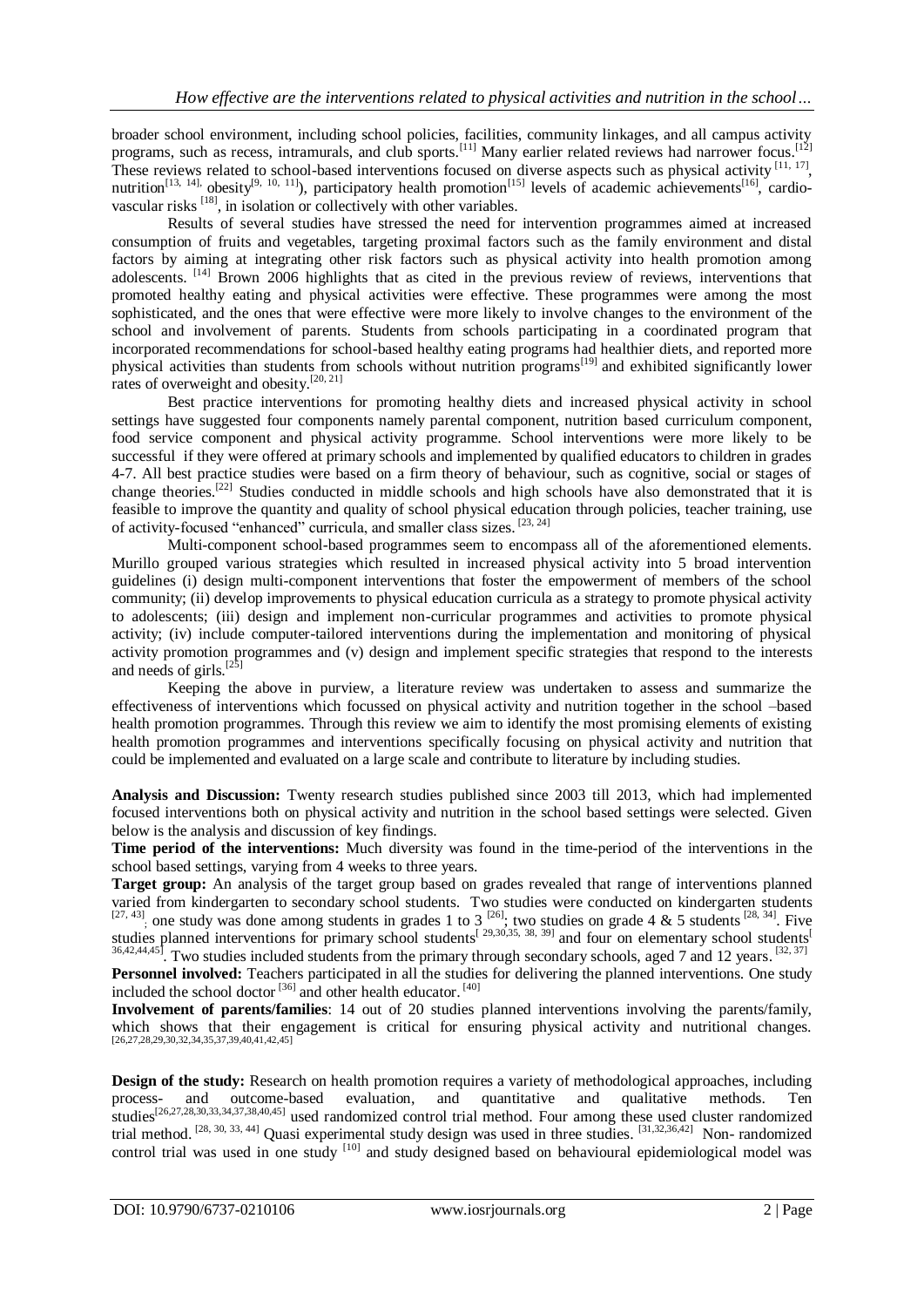adopted by one study.<sup>[43]</sup> Two studies adopted whole school approach.<sup>[29,41]</sup> Some studies had very small sample size due to which generalization to a larger population was difficult.

**Nature of interventions**: One of the criteria for inclusion was that it must have been implemented in a classroom setting. The review reveals that a great diversity exists in the nature of interventions designed in the classroom setting for physical activity and nutritional aspects combined. For example, studies were designed to test if the classroom based education could change the knowledge about healthy heart<sup>[27, 40]</sup>; relationship between nutrition and cardiovascular risk factors<sup>[27]</sup>, to assess the impact on dietary intake and cognitive and attitudinal variables related to consumption of fruits and vegetables.<sup>[28,34]</sup> Multi-component interventions were designed for reducing % body  $fat^{[26]}$ ; weight status<sup>[29,30,43]</sup>; BMI & obesity exercise<sup>[38]</sup> and nutrition<sup>[37, 39,42]</sup>; healthy life styles including CVDs, tobacco use, nutrition & physical activity.<sup>[36]</sup> 8 studies exclusively focussed on overweight /obesity by designing interventions through physical activity and nutrition.<sup>[26,28,29, 30,31,34,38,42]</sup>

**How the assessment of interventions was undertaken:** Most studies used intervention and control groups and pre-test –post test design. Fung et al; conducted annual surveys related to diet; physical activity and health with 84% student participation rate. <sup>[34]</sup> Gorely et al report that the intervention was most successful when it was taken on board as a whole initiative with the staff providing organized activities for the children.<sup>[35]</sup> The study by Caballero used process evaluation and revealed a strong degree of implementation for the classroom curriculum, with 94% of lessons completed. <sup>[26]</sup> Formative assessment approach was used by Naylor,<sup>[26]</sup> while Jansen used multi-level analysis which supported evidence of multi component interventions.<sup>[38]</sup> Ribeiro et al used pre-intervention and follow-up student surveys based on the trans-theoretical model of the stages of behaviour change. This intervention encouraged the students to make healthy lifestyle choices related to eating habits and physical activity behaviours.

Process evaluations form a crucial part of the design/methodology. "Health promoting interventions cannot be expected to work unless they are appropriately implemented; to be clear that this has happened, process evaluations are needed alongside trials. It is, however, unusual for process evaluations to be undertaken or for those reporting controlled trials to include information on the extent to which programmes were implemented'.<sup>[25]</sup> Only three studies weaved in process evaluation in the design.<sup>[32,38,41]</sup>

**Main outcome measures** in the studies varied from percentage body fat & BMI,<sup>[28, 30, 36, 42]</sup> physical activity, sedentary life style, dietary intake, eating patterns  $[37, 39, 42]$ , obesity  $[26, 28, 29, 30, 31, 34, 38, 42]$ .

**Result/Effect of interventions:** The result of interventions related to physical activity and nutrition were assessed for measures such as effects on BMI, % body fat, consumption of more fruits, total energy intake and effect on knowledge, attitude and behaviour change. Studies which evaluated the effect of interventions on BMI demonstrated mixed results. Significant between group effects were observed for waist circumference for BMI z scores in two studies.<sup>[33, 41]</sup> Results of three studies<sup>[28,30,36,42]</sup> found no significant changes in the % body fat or BMI, but improvements were seen. Cunha<sup>[28]</sup> explain that despite the failure of the intervention to bring about an overall change in the students" BMI, the results of this study are important because the dietary patterns of Brazilian adolescents are characterized by low consumption of vegetables and fruits and high consumption of sweets and sodas as well as foods high in sodium.<sup>[28]</sup> No significant reduction in body fat was found in two studies<sup>[26,43]</sup>; whereas slowing in rate of increase in estimated % body fat was informed by two studies.<sup>[35, 39]</sup>

The knowledge and attitude related to nutritional aspects were reported to be significantly positively changed in many studies.<sup>[26,27,36,40,42]</sup> Many studies reported significant increase in knowledge related to physical activity and nutritional aspects.<sup>[27,31, 34, 36, 37]</sup> Physical activity levels were reported be higher in studies  $[26,31,35,36,37]$  in the intervention than the control groups. Studies also reported that childr fruits and vegetables intake.<sup>[35]</sup> Study by Hopper, 2005<sup>[37]</sup> concluded that including family was effective in improving nutritional knowledge rather than changes in diet and behaviour. Significant behaviour change was observed related to physical activity and physical fitness in studies [36, 43]; nutrition. [37]

Schools can adjust curriculum to meet some health needs of the students and achieve modest changes in exercise and nutrition knowledge and diet.<sup>[37]</sup> Overall, 18 out of 20 interventions reported that interventions were successful. Only 2 studies reported no significant effect of intervention at student level.<sup>[32,36]</sup>

#### **III. Limitations observed in the studies**

Many studies did not report the limitations observed. Cunha et al observed that many students bring processed salty snacks, filled cookies, and sodas to school. In addition, physical activities were not possible because of lack of support from principals and teachers. School facilities were inadequate; only 2 of the 20 schools had a sports field.<sup>[28]</sup> Gorely et al cite a methodological limitation that due to the local media content, it was not possible to conduct a randomised control trial and hence the schools were matched on key variables. An assessment of diet may not have been sensitive enough; the lack of a long term follow-up as yet means the sustainability of behavioural changes cannot be assessed. Further, matching the groups on SES was not successful and group level matching was not reflected at the individual level resulting in the intervention group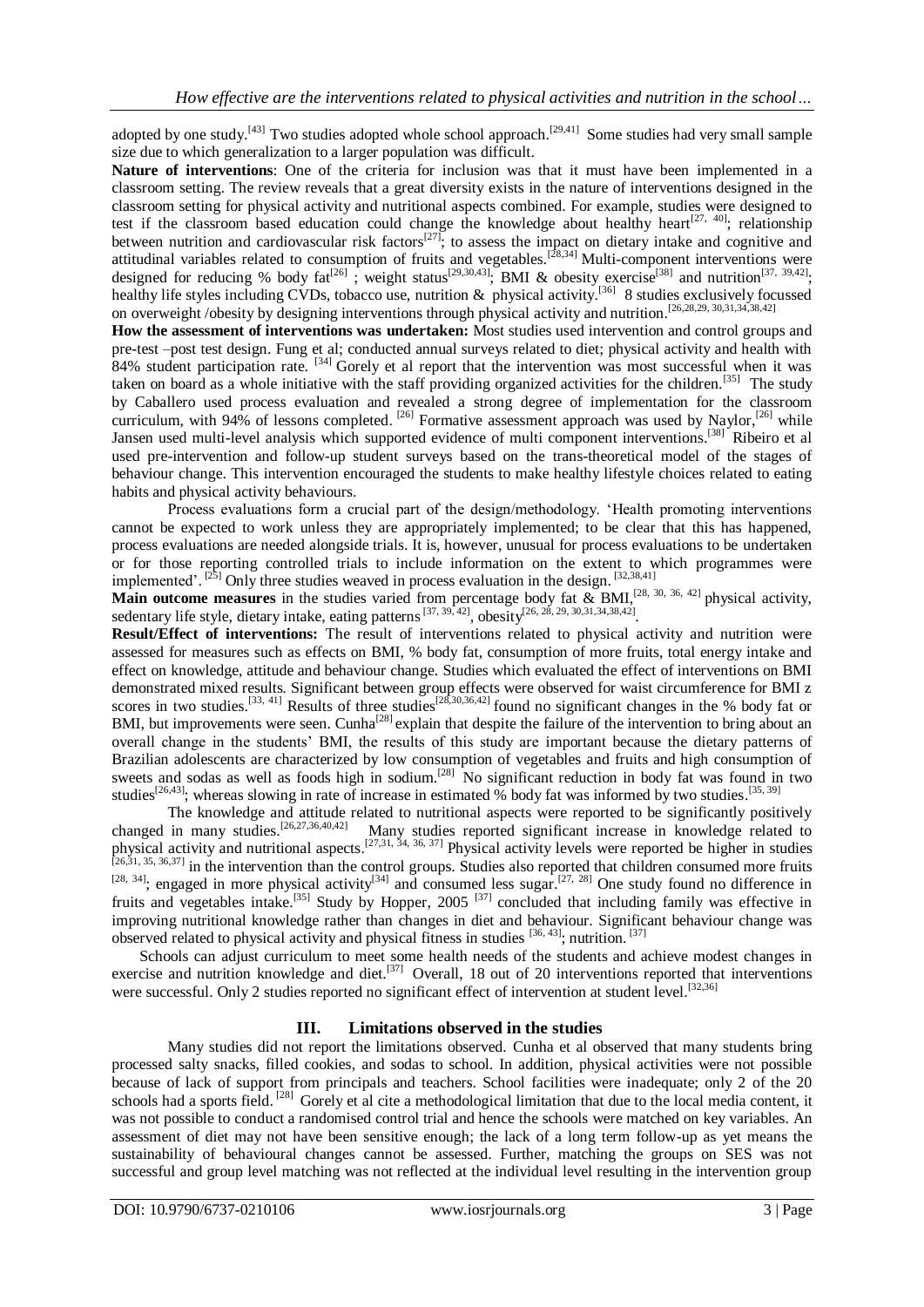being of lower socioeconomic status than the control.<sup>[35]</sup> Staff highlighted challenges such as limited time, high staff turnover at the schools, & lack of financial resources, but felt with continued support they could continue to implement programme.<sup>[41]</sup> Decline in enthusiasm and need for more support  $\&$  guidance to maintain programme was suggested by another study.[32]

#### **IV. Recommendations/suggestions given in the studies**

More professional training for teachers in the Health Promoting School approach is required.<sup>[32]</sup> A lack of effect of the intervention on % body fat suggests that more intense or longer interventions may be needed to modify the continuing trend toward higher adiposity.<sup>[26]</sup> Studies using multi-component intervention strategies are able to increase consumption of healthy dietary items, a good strategy thus would be to incorporate classroom-based physical activities incorporating multi-component approach. Further studies are required to develop messages and strategies that not only change specific eating behaviors but also lead to reductions in weight gain, especially among low socio-economic groups.<sup>[28]</sup> Since the environmental contributors to the obesity problem are more societal rather than individual responsibility, it suggests that dissecting and tackling the obesogenic environment is necessary to complement school- and family-based interventions.<sup>[29]</sup> The future programs should take into account SES, parental body weight, and sex as confounders. They should include the primary care and/or clinical setting.<sup>[30]</sup> Better student outcomes could probably be attained by a more focused and evidence-based approach with stepwise implementation of action plans.<sup>[32]</sup> Cabellero et al 2003, state that over the past 30 years, several school-based studies have implemented and evaluated programs aimed at reducing cardiovascular disease risk or obesity prevalence. Several of these programs were targeted at only obese children and thus did not attempt to modify risk behaviors in non-obese children.<sup>[26]</sup>

### **V. Conclusion**

The review suggests that school health promotion interventions related to physical activity and nutrition are effective. Interventions in all the studies were implemented by the teachers. In some cases doctors, health educators, sport teacher and additional support personnel was deployed. There is also evidence that most studies involved the parents/ families in the intervention programmes. The type of interventions for parents included briefing about the programme, seeking their consent and participation, lectures for the parents/families; health education material; and interaction with the school team. 25% interventions had target group consisting of primary school and 25% for the elementary school children. Many studies adopted randomized controlled trial design, though there is debate as to the appropriateness of RCTs for evaluating health promotion interventions. [47] All the studies adopted the multi-component approach for the intervention; that is; having a physical activity component and the nutrition component embedded in the curricula and parental/family involvement. The intervention for the students in the classroom environment revolved around both the physical activity and nutrition. Regarding physical activity, the interventions designated a specific time and aimed to provide increased opportunity for physical activities such as activity breaks for 10-15 minutes; running games, physical activity events, additional sport activities outside school hours and fitness testing. The intervention for nutritional aspects included nutrition education provided through learning resource materials, lectures focussing on healthy eating and life styles and choices with the involvement of parents/families. Studies which evaluated the effect of interventions on BMI demonstrated mixed results. Many studies reported significant increase in knowledge related to physical activity and nutritional aspects. Physical activity levels were reported be higher in the intervention than the control groups. Process evaluation which gives an indication on whether the programme strategy and other components was successful or not and to what extent, was not elaborated in many studies.

**Directions for future research:** There is a paucity of research in an Indian context in this area. Longitudinal studies need to be developed with robust study design. The school health programmes must be evaluated for their long term effects on the sedentary behaviour and dietary habits. More randomized strategies within each intervention should be discussed. Successful control trials are needed to overcome methodological limitations of existing literature. Socio-economic variables have a very important role to play in the diet/eating habits and physical activities, hence should be given due consideration while selecting the sample. Process evaluation should be weaved in the methodology. The schools while designing the interventions should take care of these aspects and plan activities accordingly.

**Recommendations:** The public health effect of these interventions depends on a number of factors such as; is there a school health policy? What types of health promotion programmes are planned? Do they meet the developmental needs, socio- environmental status concerns of the children and community? Is there regular monitoring and evaluation of these programmes? Are the parents/family members an integral part of planning? Given the global burden of NCDs, and the rise of obesity and overweight among the children and the adolescents, the schools must plan for systematic health promotion programmes and especially weave in the physical activity and nutrition education programmes in the curricula. Research studies need to determine what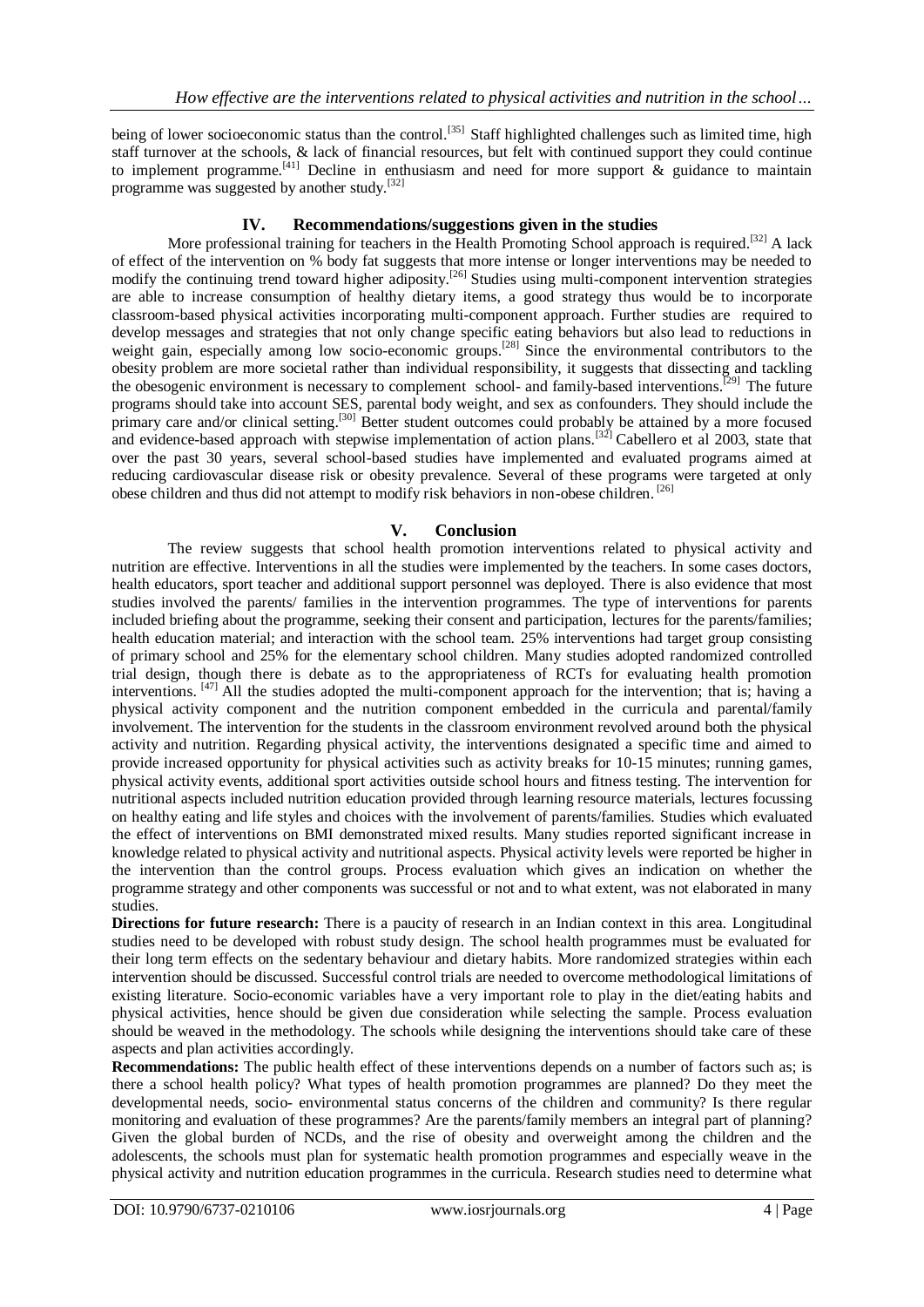programme characteristics contribute to specific outcomes and the differential benefits for various student groups and how programmes can be adapted to meet the needs of specific groups. Training of teachers and setting aside specific time in the curriculum would go a long way to strengthen the health promoting school policy.

**Policy implications:** Schools serve as a major platform for initiating preventive and promotive measures. Evidence-based interventions have shown to be effective in increasing physical activity and nutrition education which can be adopted and implemented, as recommended by national organizations. Because there is evidence that risk factors continue into adulthood,<sup>[36]</sup> such interventions if carried out for longer period of time, with monitoring and process evaluations, could have an impact on control of NCDs. Hence focused school health programmes and implementation of various educational activities; with respect to life-styles in the framework of parents/community need to be developed and implemented as necessary component of health education in schools.

#### **References**

- [1]. World Health Organization [WHO]. (2004). Global strategy on diet, physical activity and health. The Fifty-Seventh World Health Assembly. Geneva. World Health Organization. Available from http://www.who.int/dietphysicalactivity/strategy/eb11344/strategy\_english\_web.pdf
- [2]. World Health Organization [WHO]. (2013). The Global NCD Action Plan 2013-2020.Available from http://www.ncdalliance.org/global-action-plan-ncds-0
- [3]. Janssen I. Physical activity guidelines for children and youth. Applied Physiology Nutrition and Metabolism, 2007, 32:S109–S121.
- [4]. World Health Organization [WHO]. (2010) .Global recommendations on physical activity for health. Available from http://whqlibdoc.who.int/publications/2010/9789241599979\_eng.pdf
- [5]. Russell R. Pate, Dianne S. Ward, Ruth P. Saunders, Gwen Felton, Rod K. Dishman, and Marsha Dowda. Promotion of Physical Activity among High-School Girls: A Randomized Controlled Trial. American Journal of Public Health: September 2005, Vol. 95, No. 9, pp. 1582-1587.doi: 10.2105/AJPH.2004.045807. Available from http://ajph.aphapublications.org/doi/abs/10.2105/AJPH.2004.045807. Last accessed on 22 August 2013.
- [6]. Gortmaker S L, Lee R S, Mozaffarian A, Sobol AM, Nelson TF, Roth A, Wiecha JL. Effects of an after-school interventions on increases in children"s physical activity. Medicine & science in sports & exercise. 2012;44(3);450-457.
- [7]. Wang D, Stewart D. The implementation and effectiveness of school-based nutrition promotion programmes using a healthpromoting schools approach: a systematic review. Public Health Nutr. 2013 Jun;16(6):1082-100. Epub 2012 Jul 31.Last accessed on 30 August 2013.
- [8]. Simons BG-Morton, Parcel G S, Baranowski T, Forthofer R, O'Hara N M. Promoting physical activity and a healthful diet among children: results of a school-based intervention study. American Journal of Public Health. August 1991: Vol. 81, No. 8, pp. 986-991. Available from http://ajph.aphapublications.org/doi/abs/10.2105/AJPH.81.8.986 Last accessed on 22 August 2013.
- [9]. Veugelers PJ, Fitzgerald A Z. Effectiveness of School Programs in Preventing Childhood Obesity: A Multilevel Comparison. American Journal of Public Health: March 2005, Vol. 95, No. 3, pp. 432-435. Available from http://ajph.aphapublications.org/doi/abs/10.2105/AJPH.2004.045898.
- [10]. Charlebois J, GowrinathanY, Waddell P. A review of evidence: School- based interventions to address obesity prevention in children 6-12 years of age. Sept 2012. Available from http://healthevidence.org/documents/webinars/Final%20Report%20Sept%2024-12.pdf
- [11]. McKenzie TL, Li D, Derby C, Webber L, Luepker RV, Cribb,P. Maintenance of effects of the CATCH physical education program: Results from the CATCH-ON study. Health Education & Behavior 2003; 30: 447–462.
- [12]. Doak CM, Visscher TLS, Renders CM, SeidellJC.The prevention of overweight and obesity in children and adolescents: a review of interventions and programmes. Obesity reviews 2006; 7: 111–136.
- [13]. Anderson AS, Porteous LEG, Foster E, Higgins C, Stead M, Hetherington M et al. The impact of a school-based nutrition education intervention on dietary intake and cognitive and attitudinal variables related to fruits and vegetables. Public Health Nutrition 2004; 8(6): 650-56.
- [14]. Peltzer K, Pengpid S. Fruits and vegetables consumption and associated factors among in-school adolescents in five Southeast Asian countries. Int J Environ Res Public Health 2012 Oct 11;9(10):3575-87.
- [15]. Simovska, V. (2012). Case Study of a Participatory Health-Promotion Intervention in School. Democracy and Education, 20 (1), Available at: http://democracyeducationjournal.org/home/vol20/iss1/4
- 
- [16]. Taras H. Physical activity and student performance. Jr of school health 2005; August Vol 75: 6, 214-18. [17]. Dobbins M, Husson H, DeCorby K, LaRocca RL. School-based physical activity programs for promoting physical activity and fitness in children and adolescents aged 6 to 18. Cochrane Database Syst Rev. 2013 Feb 28;2:CD007651.
- [18]. Harrell JS, Gansky SA, McMurray RG, Bangdiwala SI, Frauman AC, Bradley CB. School-based interventions improve heart health in children with multiple cardiovascular disease risk factors. Pediatrics 1998; 102:371–80.
- [19]. Stewart-Brown S. What is evidence on school health promotion in improving health or preventing disease and, specifically, what is the effectiveness of health promoting schools approach? Copenhagen, WHO Regional Office for Europe (Health evidence Network Report) . Available from http://www.euro.who.int/\_\_dapdfta/assets/pdf\_file/0007/74653/E88185. Last accessed
- [20]. Epstein LH, Valoski A, Wing RR, Mc Curley I. Ten year outcomes of behavioral family-based treatment for childhood obesity. Health Psychol 1994; 13: 373–383.
- [21]. Flodmark CE, Ohlsson T, Ryden O, Sveger T. Prevention of progression to severe obesity in a group of obese School children treated with family therapy. Pediatrics 1993; 91: 880–884.
- [22]. Steyn NP; Lambert EV, Parker W, Mchiza Z, De Villiers A. A review of school nutrition interventions globally as an evidence base for the development of the Health Kick Programme in the Western Cape, South Africa. South African Journal of Clinical Nutrition 2009; 22(3):145-152.
- [23]. Sallis JF, Carlson JA, Mignano AM. Promoting youth physical activity through physical education and after-school programs. Adolesc Med State Art Rev. 2012 Dec;23(3):493-510. Review. PubMed PMID: 23437684.
- [24]. Pate RR, Ward DS, Saunders RP, Felton G, Dishman RK, Dowda M. Promotion of physical activity among high-school girls: a randomized controlled trial. Am J Public Health. 2005;95:1582-1587